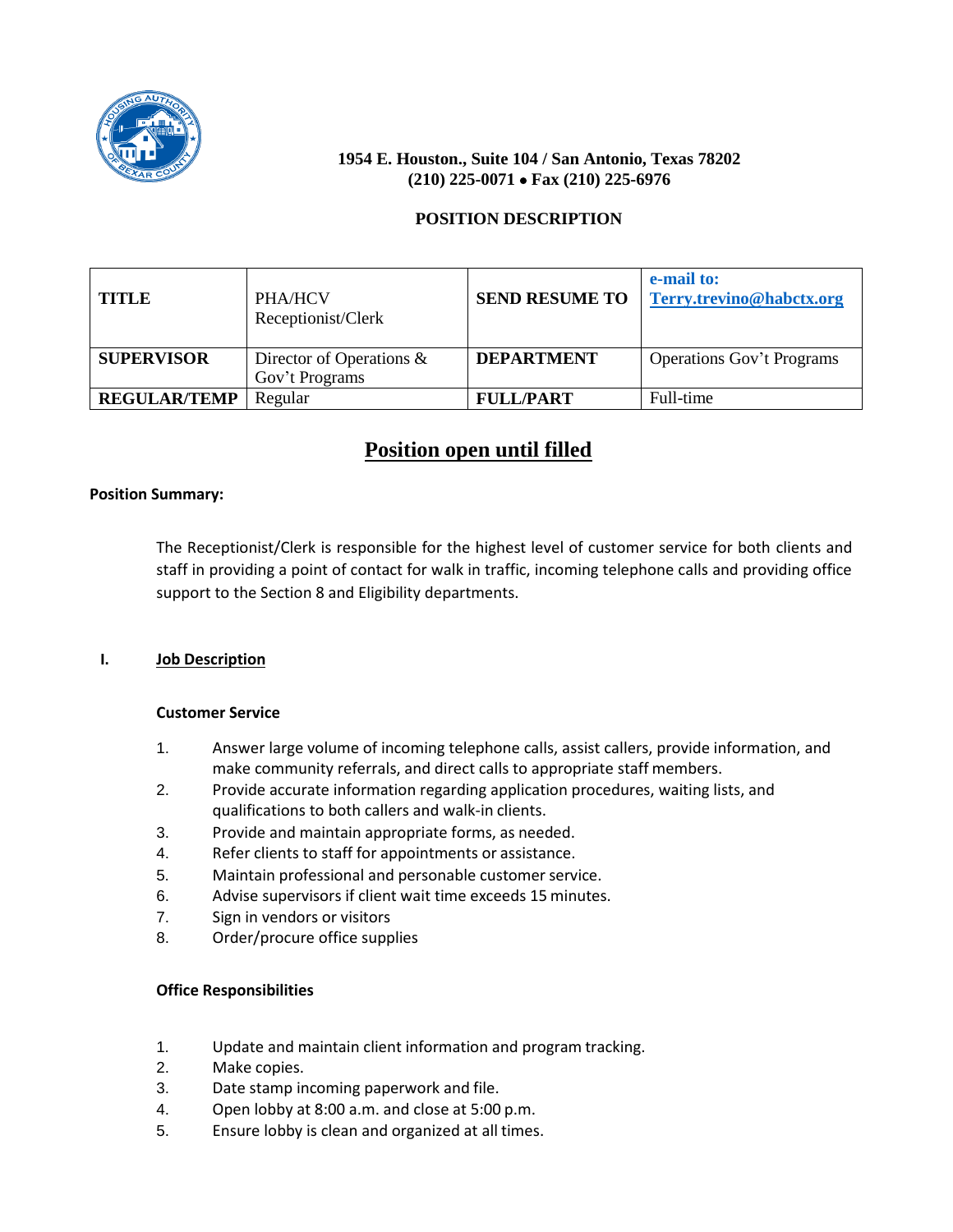- 6. Note all applicant and client calls are in software system.
- 7. Route incoming mail and paperwork to appropriate staff members.
- 8. Assist in filing duties.
- 9. Sending out mailings and letters.
- 10. Distribute incoming faxes to appropriate places.
- 11. Meter Mail, distribute mail and occasionally go to the post office.
- 12. Special projects and other assigned duties as needed

## **Collaboration**

- 1. Attend department meetings and agency staff meetings.
- 2. Participate in HACSL activities and committees as needed or desired.

## **II. Job Requirements**

- 1. Graduation from a standard senior high school or equivalent.
- 2. Two years full-time paid related job experience.
- 3. Valid driver's license.
- 4. Able to communicate well in English language, both written and spoken.
- 5. Must be able to multi-task.
- 6. Ability to work well under stressful conditions.
- 7. General office and clerical skills required.
- 8. Because of the nature of this work, position requires someone pleasant, personable, and patient and having a desire to be of assistance to those in need.
- 9. Able to work with minimum day to day supervision.
- 10. Bilingual Spanish/English preferred.
- 11. Must be prompt and dependable.
- 12. Approach problems pro-actively and be solution focused.
- 13. Ability to work well with general public, low income individuals, the elderly and disabled.

#### KNOWLEDGE OF:

- Basic English, Spelling, Punctuation, Vocabulary
- Basic Mathematics
- General Office and Clerical Procedures
- General Office Equipment
- Telephone Skills
- **Typing**
- Word / Excel

## **Certification and Licensure:**

- Bondable
- Valid Texas driver's license
- Eligible for coverage under Housing Authority's fleet auto insurance.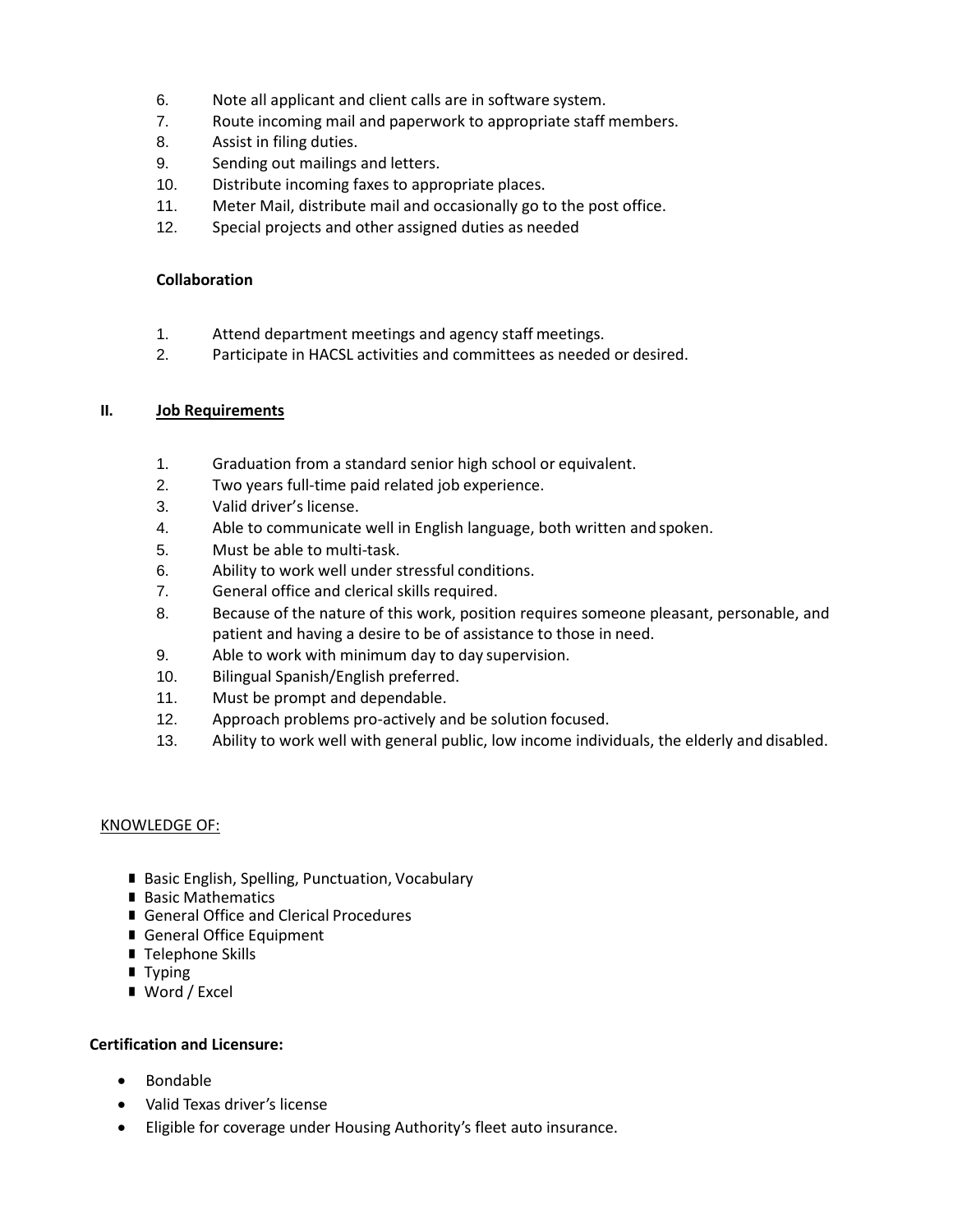Preferred Occupancy Certification(s) in Public Housing, Housing Choice Voucher, and Project-based Section 8 HUD Programs

## **Education and Experience:**

## **Required**

Associate's degree or equivalent from a two-year college or technical school and one year of experience; or High school education or G.E.D. and two to three years related experience and/or training; or an equivalent combination of education and experience. Associate's degree in Business Administration or Social Science.

## **Other Requirements;**

Must possess a valid Texas driver's license.

## **Supervision:**

The employee receives direction and instructions from the Director of Operations and Gov't Programs (DOGP). The employee receives work assignments from the DOGP. Priorities and time frames are established by the DOGP to achieve department goals. The DOGP monitors the employee's work for thoroughness, neatness and compliance with procedures and guidelines. The PHA/HCV Receptionist/Clerk is responsible for setting priorities to effectively manage their workload and assist the department in accomplishing goals.

The employee has no supervisory responsibilities.

## **Responsibility for Confidential Matters:**

The employee will have access to sensitive information, including tenant identification information, EIV, SSN's, financial information, criminal history records, credit history, and tenant wage records. The employee will be required to ensure all confidential information is secured at all times.

## **Guidelines:**

The employee follows the Housing Authority's policies and procedures, HUD regulations and past experience in accomplishing assignments. Methods for accomplishing routine work are at the discretion of the employee, subject to existing practice and procedures. When unusual situations arise, the employee may request guidance from the DOGP.

## **Complexity:**

The employee is required to exercise personal judgment in making decisions in accomplishing assignments. Non-routine situations are usually discussed with the supervisor to determine a resolution.

## **Scope and Effect:**

The employee's work primarily affects the administrative output of the Assisted Housing Department. A good job performance by the employee enhances the office's ability to provide housing and services to program participants.

## **Public Contacts:**

The employee's personal contacts are with applicants, residents, landlords, other employees and community social service agencies. The purpose of such contacts is to obtain information and documentation needed by the Housing Authority to provide rental assistance and services to program participants.